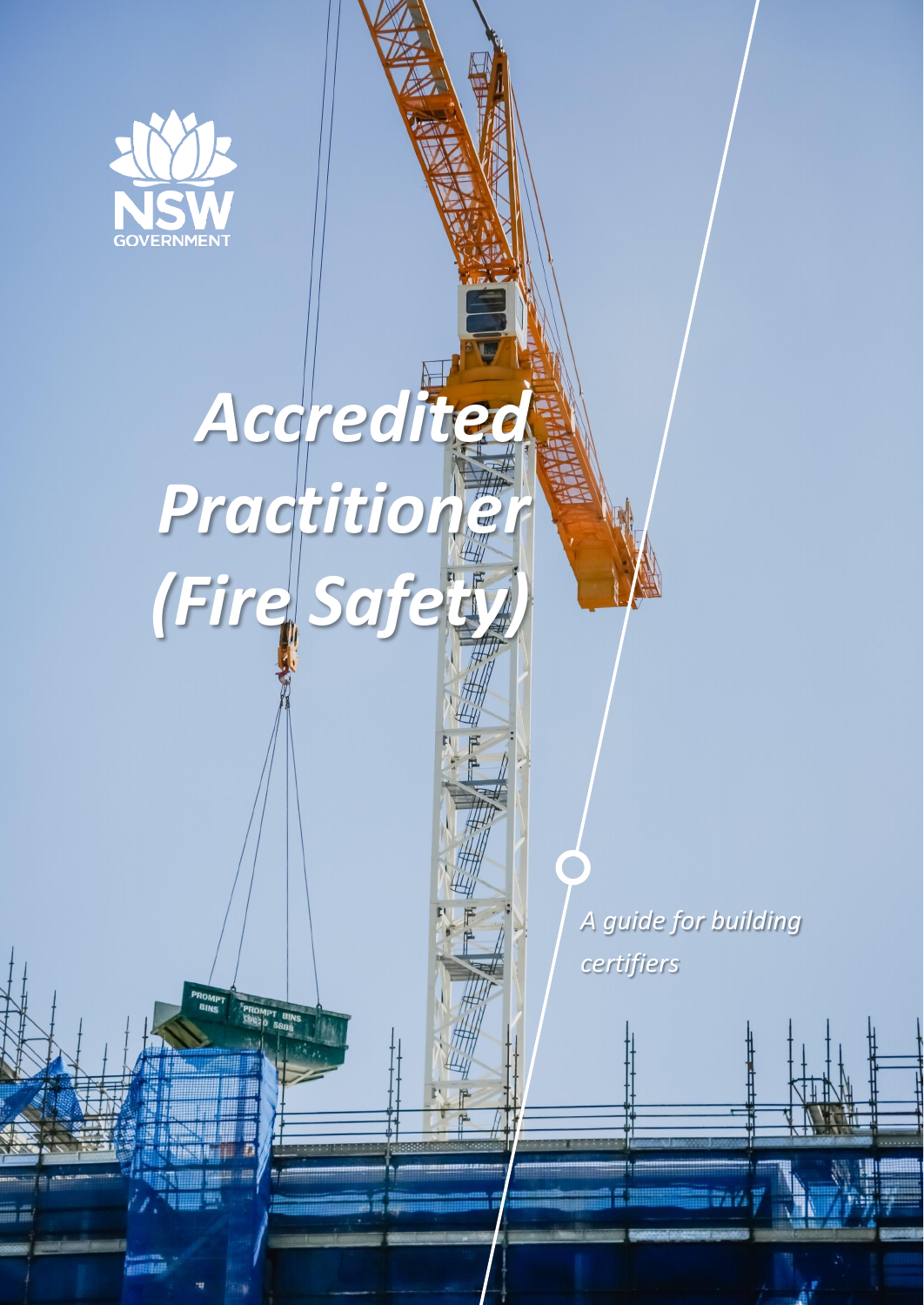#### September 2020

© Crown Copyright, State of NSW through its Department of Planning and Environment 2020

#### Disclaimer

While every reasonable effort has been made to ensure this document is correct at time of printing, the State of NSW, its agents and employees, disclaim any and all liability to any person in respect of anything or the consequences of anything done or omitted to be done in reliance or upon the whole or any part of this document.

#### Copyright notice

In keeping with the NSW Government's commitment to encourage the availability of information, you are welcome to reproduce the material that appears in *Accredited practitioner (fire safety) – a guide for building certifiers*. This material is licensed under the [Creative Commons Attribution 4.0 International \(CC BY 4.0\).](https://creativecommons.org/licenses/by/4.0/deed.en) You are required to comply with the terms of CC BY 4.0 and the requirements of the Department of Planning and Environment. More information can be found at: [http://www.planning.nsw.gov.au/Copyright-and-Disclaimer.](http://www.planning.nsw.gov.au/Copyright-and-Disclaimer)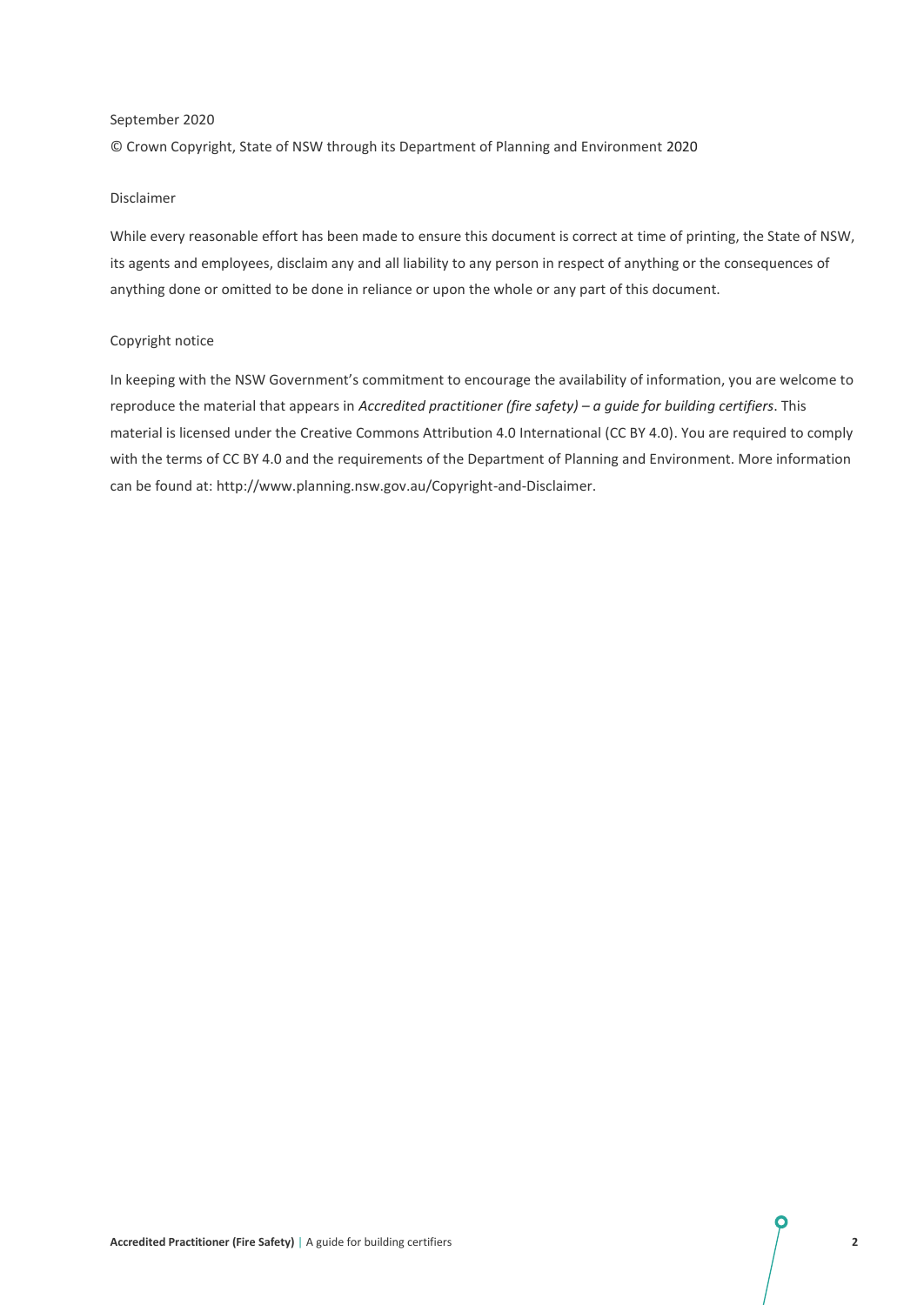# *Contents*

| <b>Introduction</b>                                                                | $\overline{a}$ |
|------------------------------------------------------------------------------------|----------------|
| Accredited practitioner (fire safety)                                              | $\overline{4}$ |
| The role of the accredited practitioner (fire safety)                              | $\overline{4}$ |
| Industry accreditation schemes                                                     | 5              |
| Purpose                                                                            | 5              |
| Identifying an accredited practitioner (fire safety)                               | 6              |
| Fire safety performance solution reports                                           | 6              |
| Plans and specifications for relevant fire safety systems                          | $\overline{7}$ |
| Limited exemptions from compliance with the BCA for minor fire safety system works | 8              |
| Assessing the competence of a practitioner                                         | 9              |
| Appendix A - Request form                                                          | 11             |
| For recognition as an accredited practitioner (fire safety) [example]              | 11             |
| Appendix B - Competency Certificate                                                | 16             |
| Competency Certificate - Accredited Practitioner (Fire Safety) [example]           | 16             |

 $\boldsymbol{\varphi}$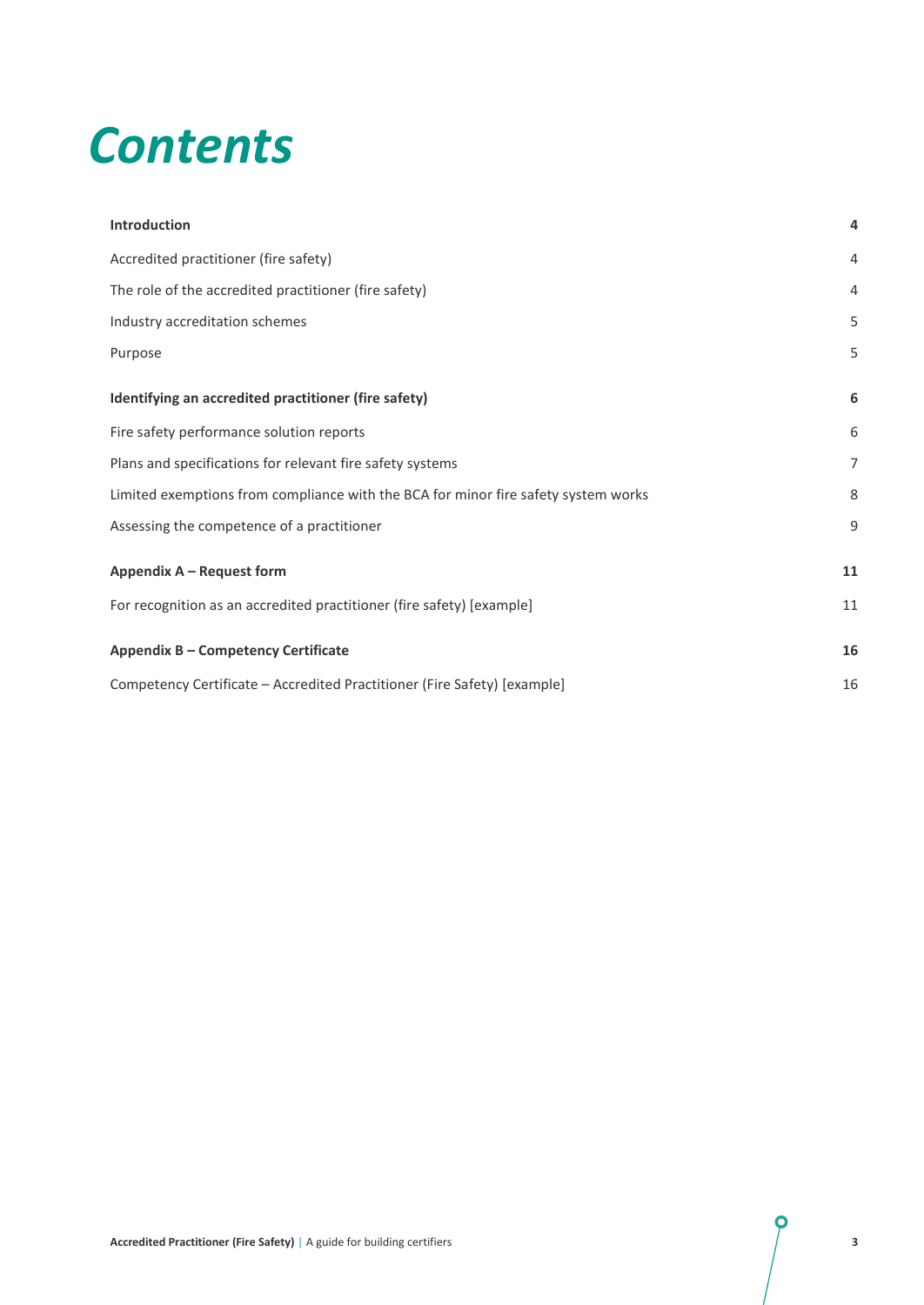# *Introduction*

A certifier plays a key role in the building certification process under the *Environmental Planning and Assessment Regulation 2000* (the Regulation). As part of this role, a certifier is obliged to ensure that the required checks and verification are undertaken during the design, construction and occupation phases of the building process. Specific obligations also apply to the verification of certain fire safety designs and installation of fire safety components in a building.

# **Accredited practitioner (fire safety)**

In 2017, the NSW Government made changes to the Regulation intended to improve fire safety in new and existing buildings. These changes included requiring certain fire safety functions relating to the certification of building work to be undertaken by a 'competent fire safety practitioner'. Following the commencement of the *Building and Development and Certifiers Act 2018* on 1 July 2020, a competent fire safety practitioner is now known as an 'accredited practitioner (fire safety)'.

An accredited practitioner (fire safety) is required to be accredited by an accreditation authority under the *Building and Development Certifiers Act 2018* or hold registration under the *Building and Development and Certifiers Act 2018* that authorises the registered certifier to carry out regulated work as an accredited practitioner. This helps ensure that practitioners have the knowledge, skills and experience necessary to undertake the fire safety functions required under the Regulation.

However, in certain circumstances, there may not be a practitioner accredited under a recognised accreditation scheme. In these cases, the certifier will need to determine that the person selected is 'competent' to undertake this work. This is similar to the role performed by certifiers upon the commencement of changes to the Regulation in 2017.

# **The role of the accredited practitioner (fire safety)**

The Regulation requires the involvement of an accredited practitioner (fire safety) in the following fire safety functions:

- preparation of fire safety performance solution reports (see clauses 130(2A) and 144A of the Regulation)
- endorsement of plans and specifications for relevant fire safety systems (see clauses 136AA and 146B of the Regulation)
- endorsement of limited exemptions from compliance with the Building Code of Australia (BCA) for minor fire safety system works (see clause 164B of the Regulation).

The role of an accredited practitioner (fire safety) in these matters, and how they relate to the responsibilities of the registered certifier and principal certifier under the Regulation, is outlined later in this guide.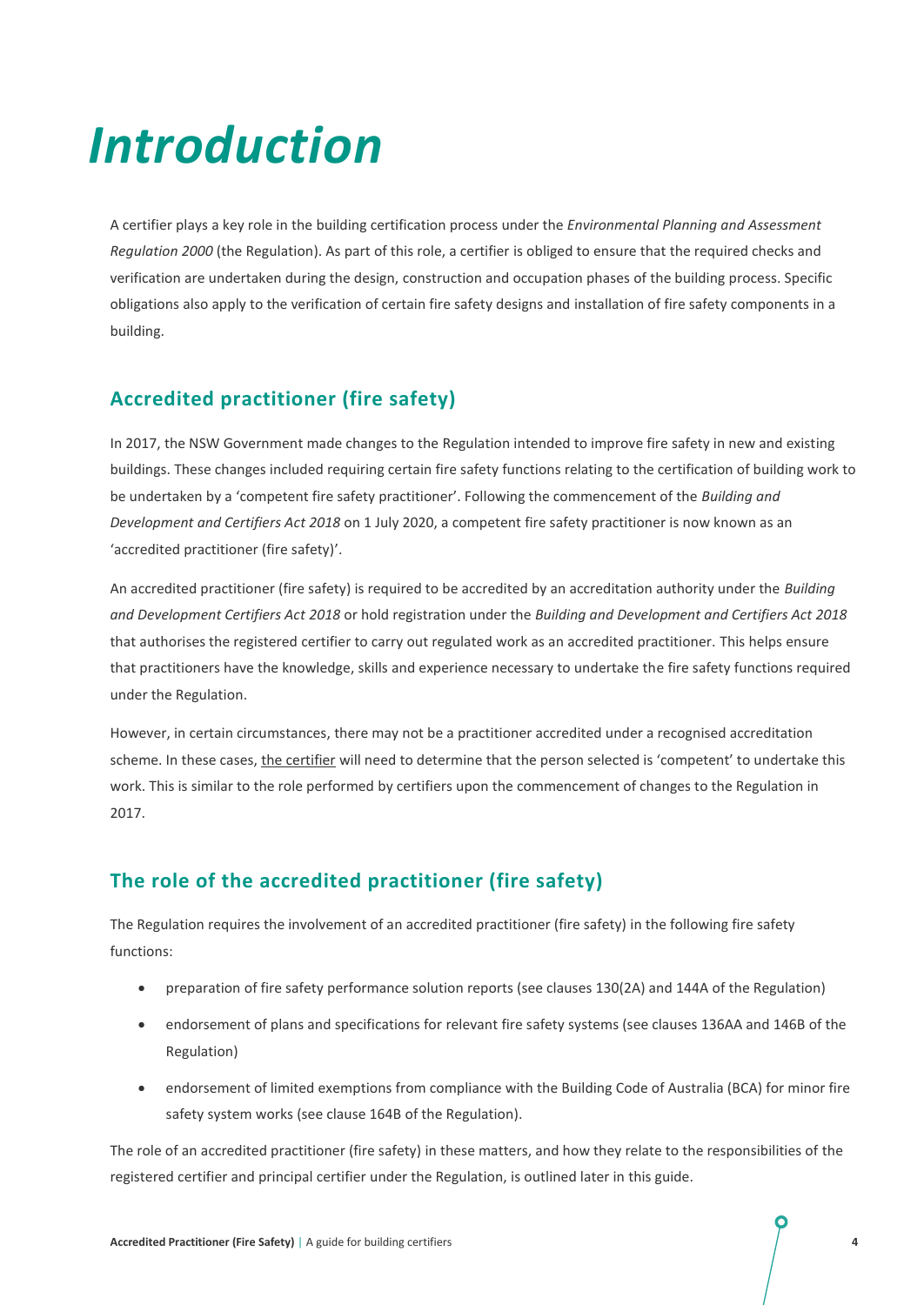### **Industry accreditation schemes**

The first industry accreditation scheme for accredited practitioners (fire safety) commenced on 1 July 2020.

This scheme does not currently cover all of the functions of an accredited practitioner (fire safety) listed above. It is limited to accrediting practitioners who can endorse plans and specifications for relevant fire safety systems (except for a mechanical ducted smoke control system), as required by clauses 136AA and 146B of the Regulation.

Further information about the approved industry accreditation schemes can be found on the 'Fire safety practitioners' page of the NSW Fair Trading website at www.fairtrading.nsw.gov.au.

#### **Purpose**

This guide is designed to assist registered certifiers in identifying an accredited practitioner (fire safety) for the purpose of issuing a complying development certificate (CDC) or construction certificate (CC) for building work that is subject to clauses 130, 136AA, 144A, 146B or 164B of the Regulation. It may also help the appointed principal certifier identify an accredited practitioner (fire safety) for building work subject to a condition required by clauses 136AA or 146B of the Regulation.

This guide also provides information for certifiers that are required to determine and document that the person selected is 'competent' to undertake these fire safety functions because there is no practitioner accredited under a recognised accreditation scheme. The guide sets out three basic steps that could be followed by a certifier during this process and provides suggestions on what type of information might be needed when forming an opinion of the fire safety practitioner's competence. The guide also offers advice on how a certifier should make and keep records about this process.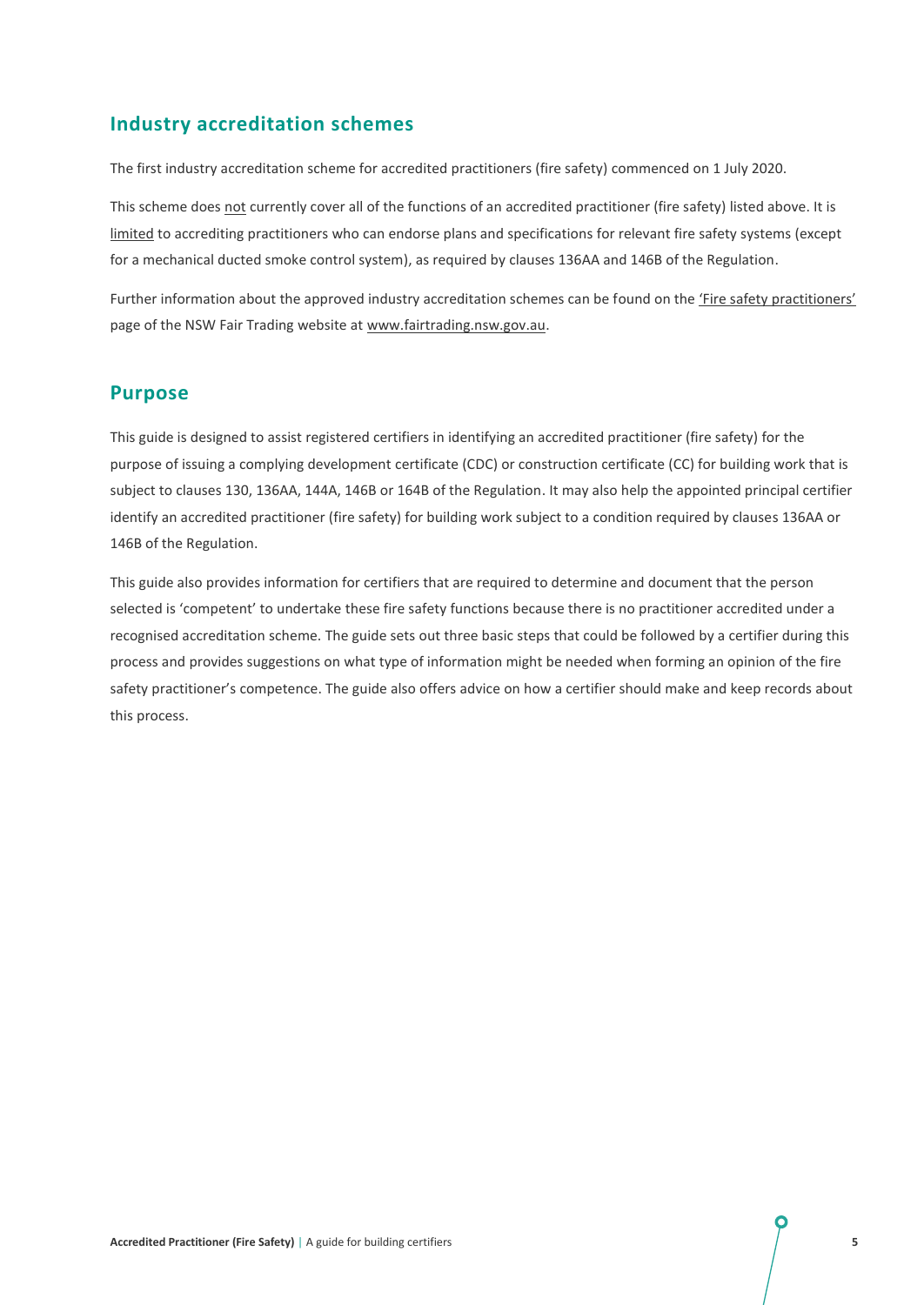# *Identifying an accredited practitioner (fire safety)*

As previously outlined, under the Regulation an accredited practitioner (fire safety) undertakes the following fire safety functions:

- preparation of fire safety performance solution reports
- endorsement of plans and specifications for relevant fire safety systems
- endorsement of limited exemptions from compliance with the Building Code of Australia (BCA) for minor fire safety system works

Where a fire safety function is required to be undertaken by an accredited practitioner (fire safety), the registered certifier or the appointed principal certifier (where necessary) must ensure that the practitioner is accredited or registered to perform the relevant fire safety function. However, in some cases there may be no practitioners accredited to undertake one or more of the fire safety functions listed above. In these circumstances the certifier is required under clause 65 of *the Building and Development Certifiers Regulation 2020* to determine that the person is competent.

For this to occur, the Commissioner of Fair Trading must be satisfied there is no person accredited to undertake that particular fire safety function. The Commissioner of Fair Trading may then authorise the certifier to determine and document that the practitioner is competent. This role is similar to that undertaken by certifiers upon the commencement of changes to the Regulation in 2017.

A registered certifier or the appointed principal certifier may only determine the competence of an accredited practitioner (fire safety) when authorised to do so by way of a notice issued in the Government Gazette or in writing by the Commissioner of Fair Trading. Once authorised, a certifier must form an opinion about whether the person is competent to carry out the work and then record this opinion in writing. This opinion is a 'competency certificate' for the purposes of clause 65(1)(a) of the Building and Development Certifiers Regulation 2020 and must be retained as a record by the certifier.

For further information about the circumstances when a certifier must determine the competence of a practitioner, please visit the [Fire safety practitioners](https://www.fairtrading.nsw.gov.au/trades-and-businesses/business-essentials/information-for-specific-industries/fire-safety-practitioners) page on the NSW Fair Trading website at [www.fairtrading.nsw.gov.au.](http://www.fairtrading.nsw.gov.au/)

### **Fire safety performance solution reports**

A fire safety performance solution report presents a proposed non-standard fire safety design for all or part of a building. In addition, it presents the justification for its acceptance and also demonstrates that the proposal complies with the nominated BCA performance requirements.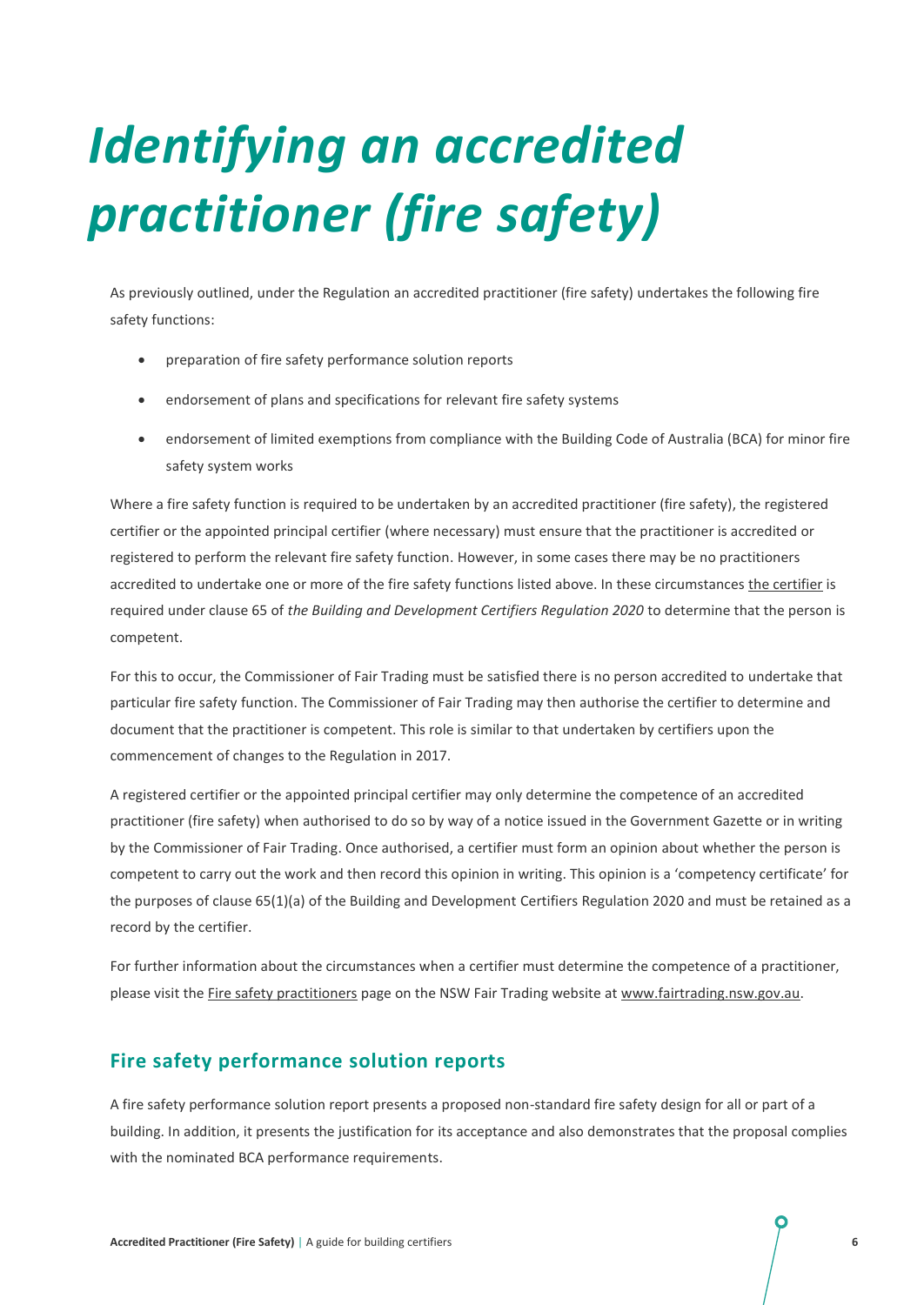Under the Regulation, building certifiers must insist that the report is prepared by or on behalf of an accredited practitioner (fire safety). In specified circumstances, the accredited practitioner (fire safety) must also be a fire safety engineer who is registered under the *Building and Development Certifiers Act 2018* in the registration class of certifierfire safety. The certifier could insist on this in all circumstances however, there may be situations when this may not be warranted or appropriate. For example:

- for a fire safety performance solution relating to a minor matter where expert judgement from a suitably qualified and experienced person may suffice,
- for a design for a fire safety system such as a fire hydrant system where building services expertise is warranted, or
- for a fire safety performance solution relating to a building product where product assessment expertise is warranted.

Before considering a fire safety performance solution report, the certifier must be satisfied that the report was prepared by or on behalf of an accredited practitioner (fire safety). As the currently recognised industry accreditation scheme does not accredit practitioners to prepare fire safety performance solution reports, the certifier must among other things, form the opinion that the practitioner involved is competent to perform this function and issue a competency certificate for that practitioner. The certifier must perform this task even if the practitioner is required by the Regulation to be a fire safety engineer. The notice authorising the certifier to appoint an appropriate person to undertake this fire safety function was published in the NSW Government Gazette on 31 July 2020. A copy of the notice is available on the [Fire safety practitioners](https://www.fairtrading.nsw.gov.au/trades-and-businesses/business-essentials/information-for-specific-industries/fire-safety-practitioners) page on the NSW Fair Trading website at [www.fairtrading.nsw.gov.au.](http://www.fairtrading.nsw.gov.au/)

### **Plans and specifications for relevant fire safety systems**

The BCA sets out the standards to which relevant fire safety systems must be designed, constructed and installed. A relevant fire safety system is defined in the Regulation to include a:

- hydraulic fire safety system such as a fire hydrant system, fire hose reel system, fire sprinkler system, and a wall-wetting sprinkler or drencher system.
- fire detection and alarm system. (Note: that this does not include stand-alone smoke alarms)
- mechanical ducted smoke control system.

Different expertise will be required to endorse that a design for a relevant fire safety system complies with the BCA for each of the types of systems listed. It is unlikely one practitioner will be an expert in all types of systems. A different level of expertise may also be required if the design is performance-based or the system forms a part of a performance solution.

Plans and specifications for work on relevant fire safety systems must be submitted before the works commence on the system. They can be submitted to the registered certifier with the CDC or CC application, or to the appointed principal certifier after the CDC or CC is issued. The design of these systems must be endorsed as BCA compliant by: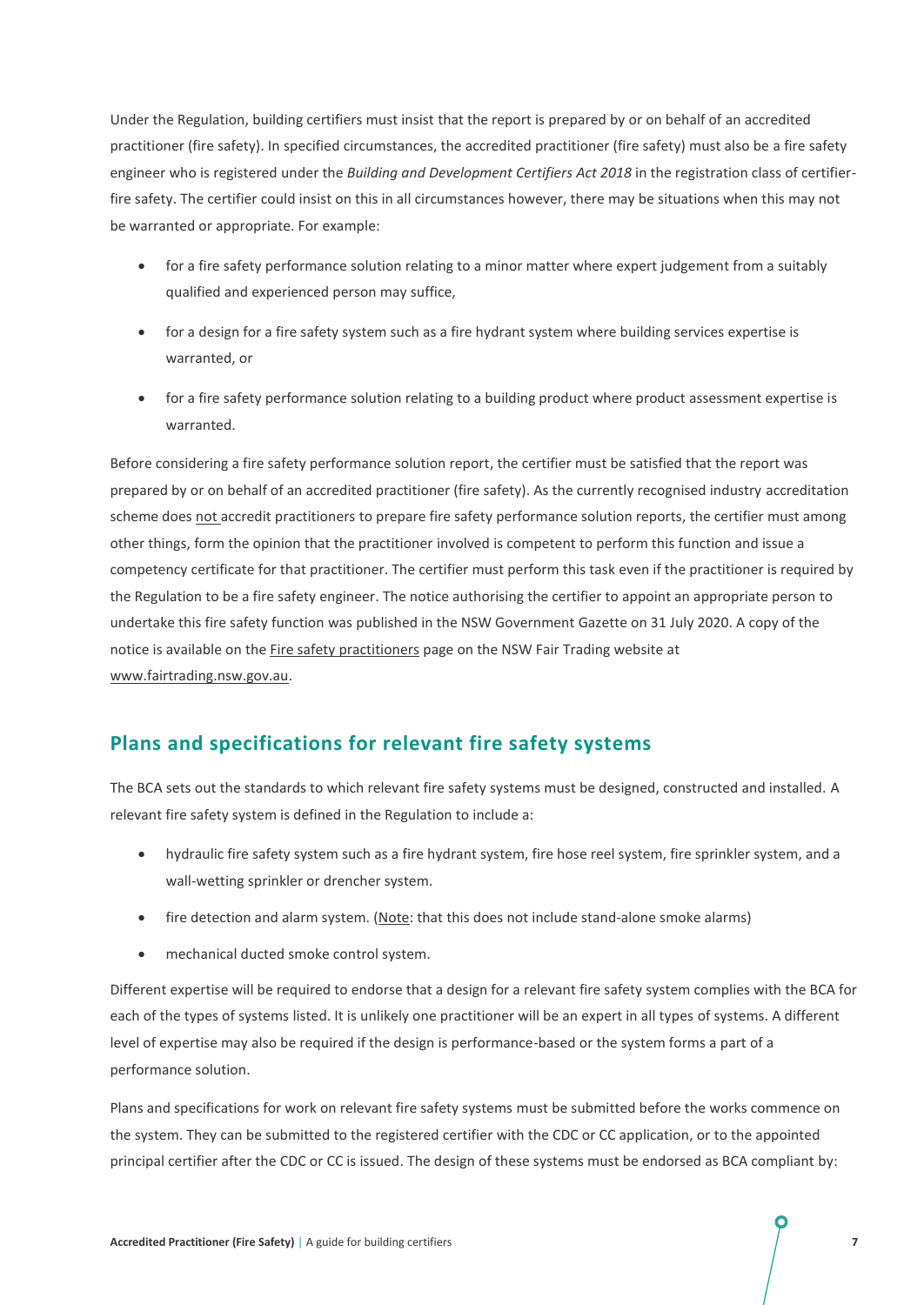- an accredited practitioner (fire safety), accredited to endorse that fire safety system under an approved industry accreditation scheme, or
- for fire detection and alarm systems, a registered certifier who holds an engineer-electrical class of registration<sup>1</sup>, or
- for mechanically ducted smoke control systems, a registered certifier who holds an engineer-mechanical class of registration<sup>1</sup>; or
- for hydraulic fire safety systems, a registered certifier who holds a certifier-hydraulic (building) class of registration<sup>1</sup>; or
- $\bullet$  a compliance certificate<sup>2</sup>

Before considering the plans and specifications for a relevant fire safety system, a certifier must confirm that the practitioner who endorsed the plans and specifications is accredited or registered to endorse the design of the system. It is recommended that the certifier check the register of the relevant accreditation scheme to determine the type of accreditation that the practitioner holds.

As the currently recognised industry accreditation scheme does not accredit practitioners to endorse plans and specifications for mechanically ducted smoke control systems, the certifier must (unless the practitioner is a registered certifier who holds an engineer-mechanical class of registration) form the opinion that the practitioner who endorsed the plans and specifications for a mechanically ducted smoke control system is competent to do so and issue a competency certificate for that practitioner. The notice authorising the certifier to appoint an appropriate person to perform this fire safety function only in relation to mechanically ducted smoke control systems was published in the NSW Government Gazette on 31 July 2020. A copy of the notice is available on th[e Fire safety practitioners](https://www.fairtrading.nsw.gov.au/trades-and-businesses/business-essentials/information-for-specific-industries/fire-safety-practitioners) page on the NSW Fair Trading website at [www.fairtrading.nsw.gov.au.](http://www.fairtrading.nsw.gov.au/)

# **Limited exemptions from compliance with the BCA for minor fire safety system works**

A registered certifier can exempt minor extensions or modifications to an existing relevant fire safety system from the need to comply with the operational performance standards set by the BCA if an objection is lodged with the certifier. If the objection is allowed, work on the existing system can proceed without the need to upgrade that system so that it achieves the level of operational performance required by the BCA for the system.

A certifier can only exempt the building work from BCA compliance if, among other things, the proposed BCA noncompliance has been endorsed by another accredited practitioner (fire safety) (i.e. other than the accredited practitioner (fire safety) who endorsed the plans and specifications of the relevant fire safety system to which the exemption relates).

<sup>1</sup> Clause 64 of the *Building and Development Certifiers Regulation 2020* recognises that certain practitioners can endorse the plans and specifications for specified fire safety systems

<sup>&</sup>lt;sup>2</sup> A compliance certificate is a statutory certificate under section 6.4 of the Environmental Planning and Assessment Act 1979. They can only be issued by a council or a registered certifier registered und the *Building and Development Certifiers Act 2020*.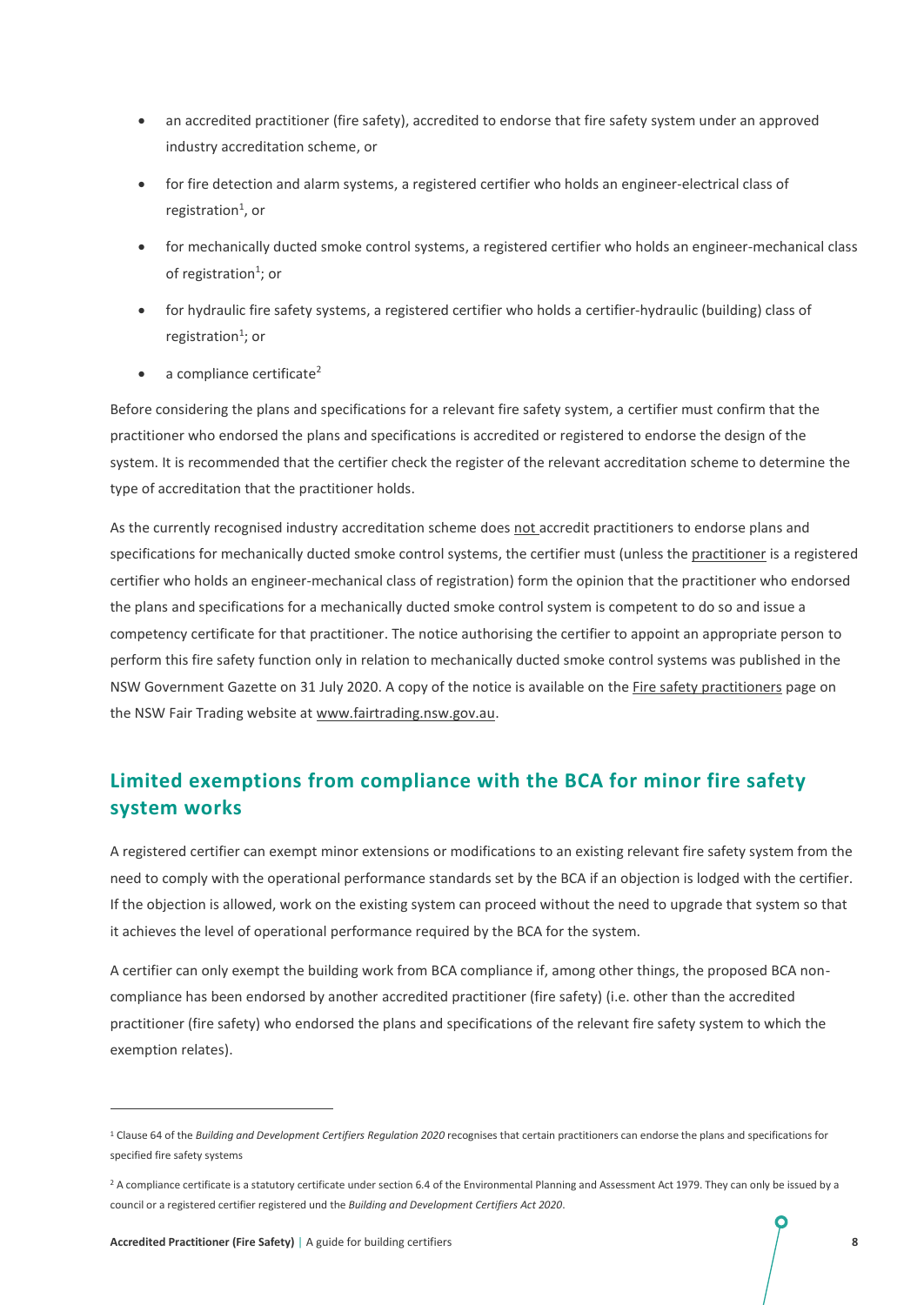The expertise required to endorse a proposed BCA exemption relating to minor works on existing relevant fire safety systems may differ again. It should include system design expertise, but this will vary based on the type of system. It may also require additional expertise since the subject system is existing and may be a relatively new, or an older system.

Before considering an exemption, the certifier must be satisfied that the person who endorsed the exemption is an accredited practitioner (fire safety). As the currently recognised industry accreditation scheme does not accredit practitioners to endorse exemptions from compliance with the BCA, the certifier must form the opinion that the practitioner who endorsed the exemption is competent to do so and issue a competency certificate for that practitioner. The notice authorising the certifier to appoint an appropriate person to undertake this fire safety function was published in the NSW Government Gazette on 31 July 2020. A copy of the notice is available on th[e Fire](https://www.fairtrading.nsw.gov.au/trades-and-businesses/business-essentials/information-for-specific-industries/fire-safety-practitioners)  [safety practitioners](https://www.fairtrading.nsw.gov.au/trades-and-businesses/business-essentials/information-for-specific-industries/fire-safety-practitioners) page on the NSW Fair Trading website a[t www.fairtrading.nsw.gov.au.](http://www.fairtrading.nsw.gov.au/)

### **Assessing the competence of a practitioner**

Certifiers will need to confirm that practitioners endorsing the plans and specifications for relevant fire safety systems are accredited to endorse those plans and specifications under the approved industry accreditation scheme (except for a mechanically ducted smoke control system), or is a practitioner who is a registered certifier holding the appropriate class of registration. When plans and specifications that have been endorsed by an accredited practitioner (fire safety) are received, the certifier should check the register of the relevant accreditation scheme to determine the type of accreditation that the practitioner holds.

For all other fire safety functions, the certifier will need to make a determination about whether the practitioner is component to perform that function. While assessing the competence of a practitioner can be undertaken in several ways, it is suggested that certifiers could follow these basic steps:

- 1. Identify the specific function that the fire safety practitioner will perform.
- 2. Consider the fire safety practitioner's competence to perform that function, including knowledge, skills and experience.
- 3. Establish and record an opinion of the practitioner's competence (a competency certificate).

#### **Step 1 – Identify the fire safety function being undertaken**

The fire safety functions to be performed by an accredited practitioner (fire safety) under the certification process for building work fall into the categories mentioned previously. Before considering the competence of a practitioner, a certifier should identify the task to be performed and be specific in terms of what it involves, since this affects what to look for in terms of competency.

The practitioner should have sufficient knowledge skills and experience relevant to the nature and complexity of the fire safety function and the basis for compliance. Therefore, in identifying the fire safety function to be performed, a certifier should be specific.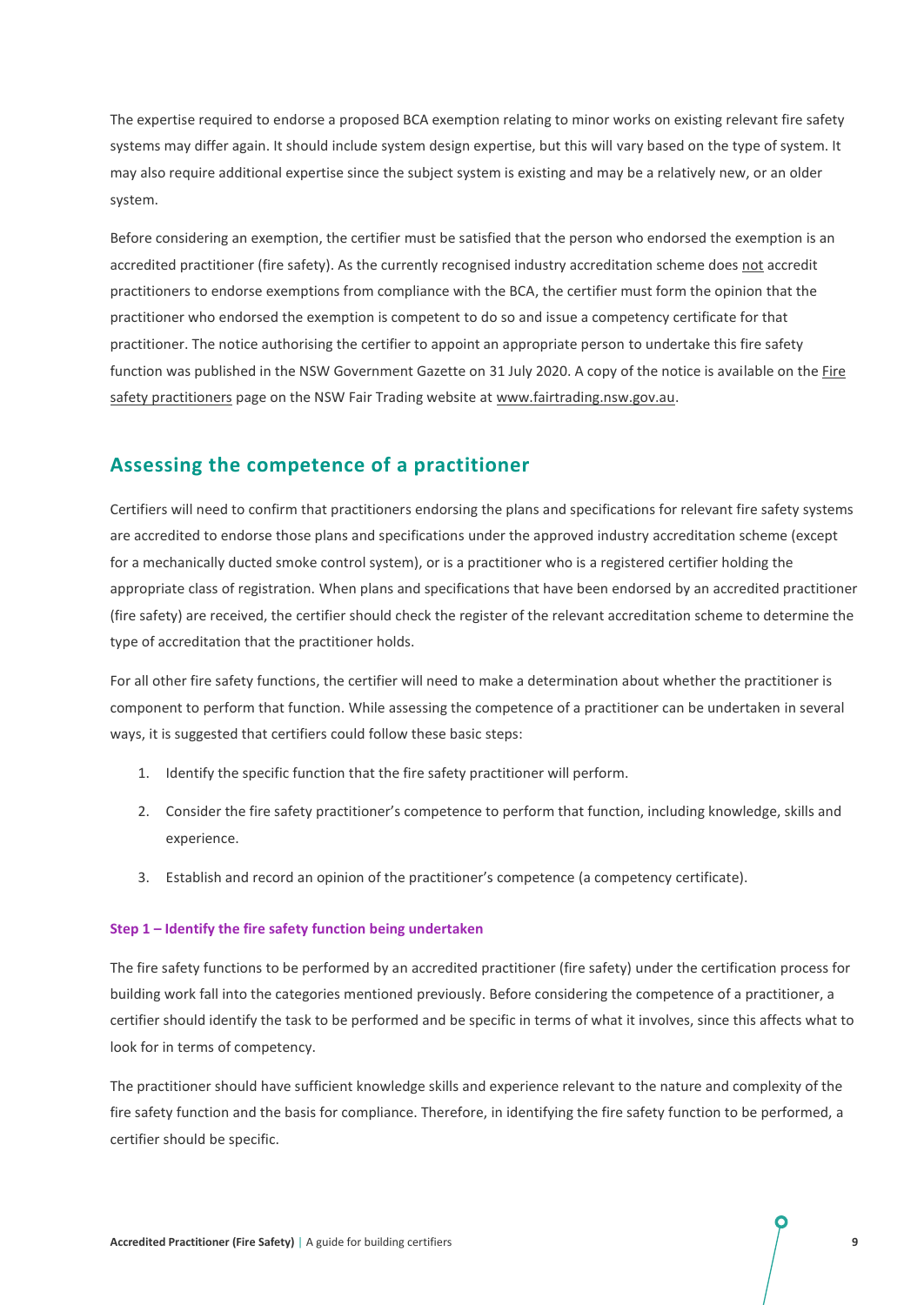**Appendix A** provides an example of a template form that could be completed by a practitioner seeking to be recognised as competent and could help establish the practitioners understanding about the fire safety function being performed.

#### **Step 2 – Consider the competence of the practitioner**

Once the particular fire safety function has been identified and described, the next step is to consider the practitioners competence to undertake that task, including whether they have sufficient knowledge, skills and experience.

**Appendix A** provides an example of a template form that could be used by a certifier as a checklist when considering the competence of the practitioner. The form provides an opportunity for a practitioner to demonstrate:

- sufficient technical knowledge relevant to the specific fire safety function
- knowledge of relevant codes and standards
- knowledge of relevant laws and statutory responsibilities
- skills to perform the specific function
- experience directly relevant to the specific function.

#### **Documentation**

A practitioner should provide adequate documentation to a certifier to demonstrate their competence to perform the relevant fire safety function. This should include evidence of relevant knowledge, skills and experience.

Knowledge and skills can be demonstrated through qualifications. A qualification is an official record that a person has completed a course of education or training. Examples may include a degree, diploma, certificate or other official record. The qualification should be in a discipline relevant to the fire safety function being undertaken. It should be complemented by demonstration of suitable experience.

Where a practitioner has no relevant qualifications, they may be able to demonstrate competence by other means such as a relevant license, suitable professional membership or registration that is bound by a professional code of conduct. This should be complemented by more extensive suitable experience than would be expected if they had possessed a formal qualification.

#### **Step 3 – Establish and record opinion**

Based on the assessment of a practitioner's knowledge, skills and experience, the final step is to form an opinion about whether the person is competent to undertake the relevant fire safety function.

Once the practitioner is considered competent and is deemed to be an accredited practitioner (fire safety), a certifier is required to record their opinion in writing. The written endorsement is a competency certificate for the purposes of clause 65(1)(a) of the *Building and Development Certifiers Regulation 2020* and must be retained as a record by the certifier.

There is no prescribed form for a competency certificate. **Appendix B** provides an example of how this record could be made.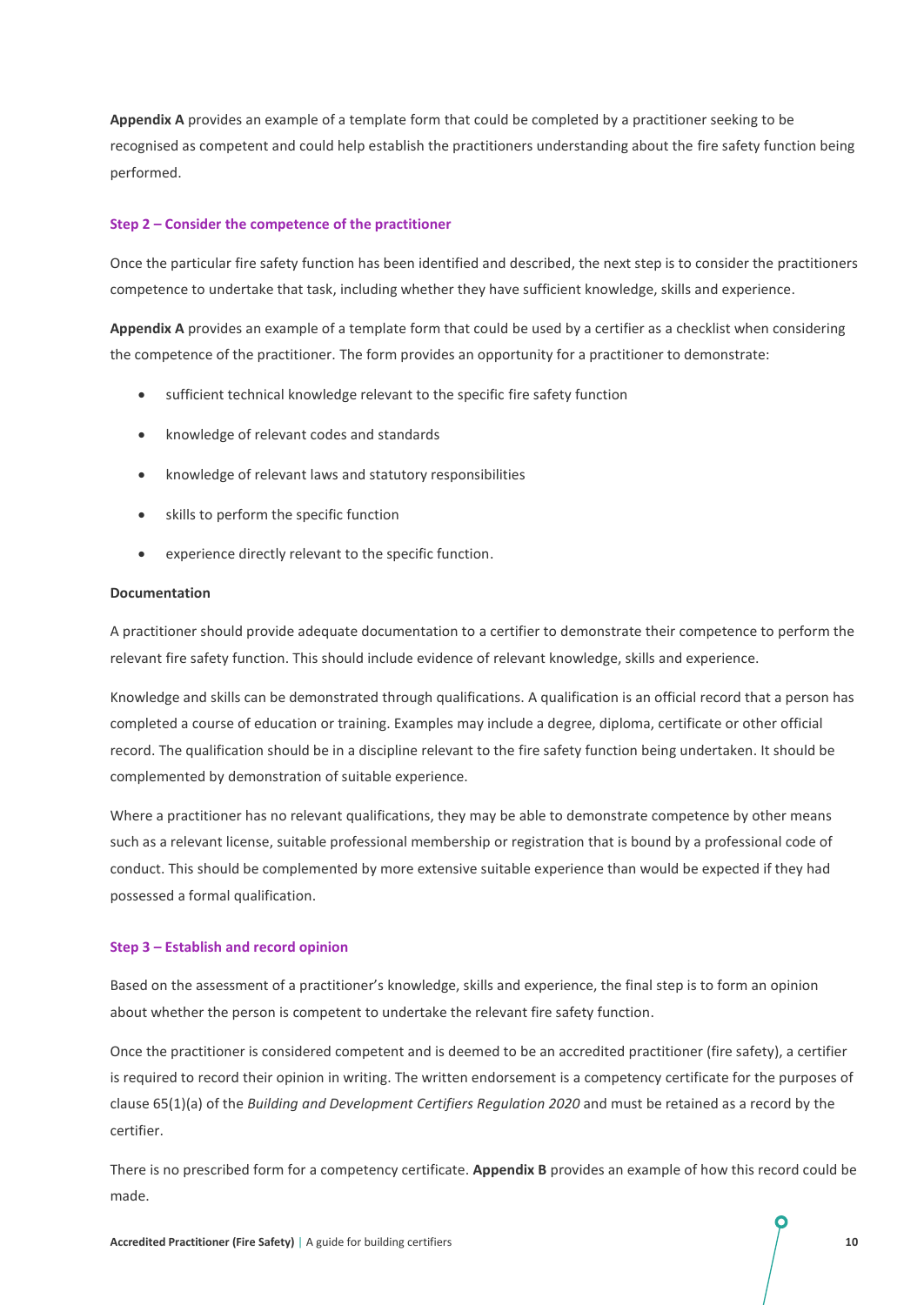# *Appendix A – Request form*

# **For recognition as an accredited practitioner (fire safety) [example]**

#### **Part 1 - Practitioner's details**

| Title:                | Given name: |         |                | <b>Family name:</b> |           |  |
|-----------------------|-------------|---------|----------------|---------------------|-----------|--|
| <b>Business name:</b> |             |         |                |                     |           |  |
| Property no:          |             | Street: |                |                     |           |  |
| Suburb:               |             |         |                |                     | Postcode: |  |
| Work phone:           |             |         | <b>Mobile:</b> |                     |           |  |
| Email:                |             |         |                |                     |           |  |

#### **Part 2 – Development details\***

| Property no:                                                                                                                                |  | Lot no: |  | DP/SP: |  |           |  |
|---------------------------------------------------------------------------------------------------------------------------------------------|--|---------|--|--------|--|-----------|--|
| Street:                                                                                                                                     |  |         |  |        |  |           |  |
| Suburb:                                                                                                                                     |  |         |  |        |  | Postcode: |  |
| <b>Description of development:</b>                                                                                                          |  |         |  |        |  |           |  |
| Include specific details about the development including whether it is a new building, alterations and/or additions to an existing building |  |         |  |        |  |           |  |
|                                                                                                                                             |  |         |  |        |  |           |  |
|                                                                                                                                             |  |         |  |        |  |           |  |
|                                                                                                                                             |  |         |  |        |  |           |  |
| <b>BCA Classification:</b>                                                                                                                  |  |         |  |        |  |           |  |
| (For the affected building or part)                                                                                                         |  |         |  |        |  |           |  |

\* These are the details of the project to which the fire safety function relates.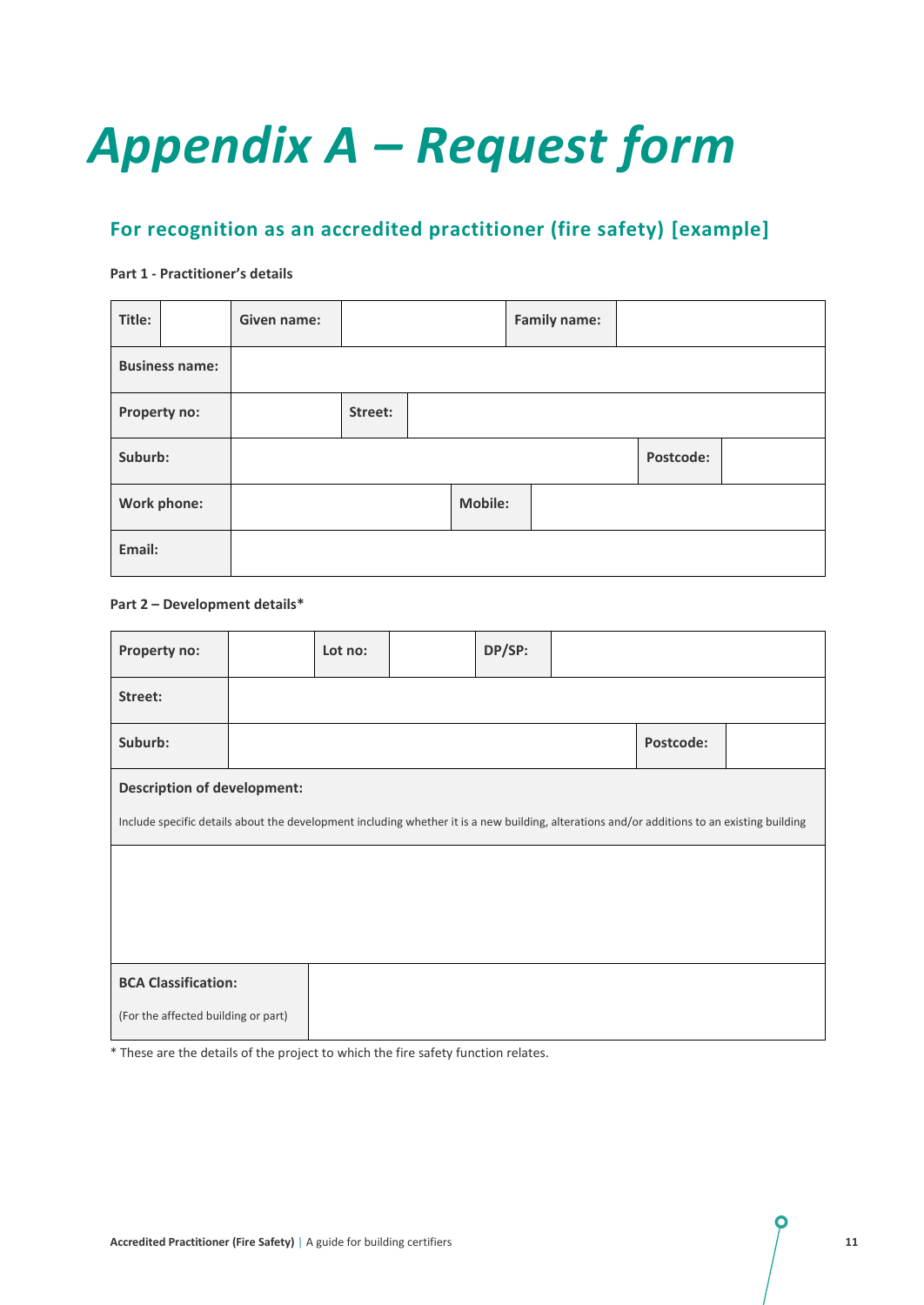| <b>Fire safety function</b>                                                                           | <b>Brief details</b>                                                                                                                                                   |
|-------------------------------------------------------------------------------------------------------|------------------------------------------------------------------------------------------------------------------------------------------------------------------------|
| Prepare a fire<br>safety performance<br>solution report                                               | Provide a brief description of nature and extent of proposed performance solution **                                                                                   |
| <b>Endorse relevant</b><br>fire safety system<br>plans and<br>specifications *                        | Provide a brief description of type of fire safety<br>system and the work, including whether a new installation, or extension or modification to an existing system ** |
| <b>Endorse proposed</b><br><b>BCA</b> exemption<br>(minor works on<br>relevant fire safety<br>system) | Provide brief description of the type of existing fire safety system and the proposed works on that system **                                                          |

#### **Part 3 - Practitioner's nomination request for competency recognition**

\* The term relevant fire safety system is defined in the Environmental Planning and Assessment Regulation 2000.

\*\* If the documentation has been endorsed and handed to the certifier then this entry may simply reference the documentation that provides the brief details (e.g. report, plans, specifications)

#### **Part 4 - Practitioner's knowledge and skills**

Note: The practitioner should complete the table that corresponds with the fire safety function above.

| 4A: Prepare a fire safety performance solution report                                                                                                                                                                                     |  |
|-------------------------------------------------------------------------------------------------------------------------------------------------------------------------------------------------------------------------------------------|--|
| Knowledge (I know and understand):                                                                                                                                                                                                        |  |
| <b>Technical</b>                                                                                                                                                                                                                          |  |
| Fire science, human response to fire, fire safety systems, fire engineering, fire engineering<br>guidelines and codes (where analysis to justify acceptance of proposal is quantitative, qualitative, or<br>a combination of these means) |  |
| Fire modelling and other fire engineering tools (where analysis to justify acceptance of proposal is<br>quantitative - in whole or part)                                                                                                  |  |
| What is specified in Table 4B (if the proposal relates to the design of a fire safety system only)                                                                                                                                        |  |
| Materials science and building product fire testing                                                                                                                                                                                       |  |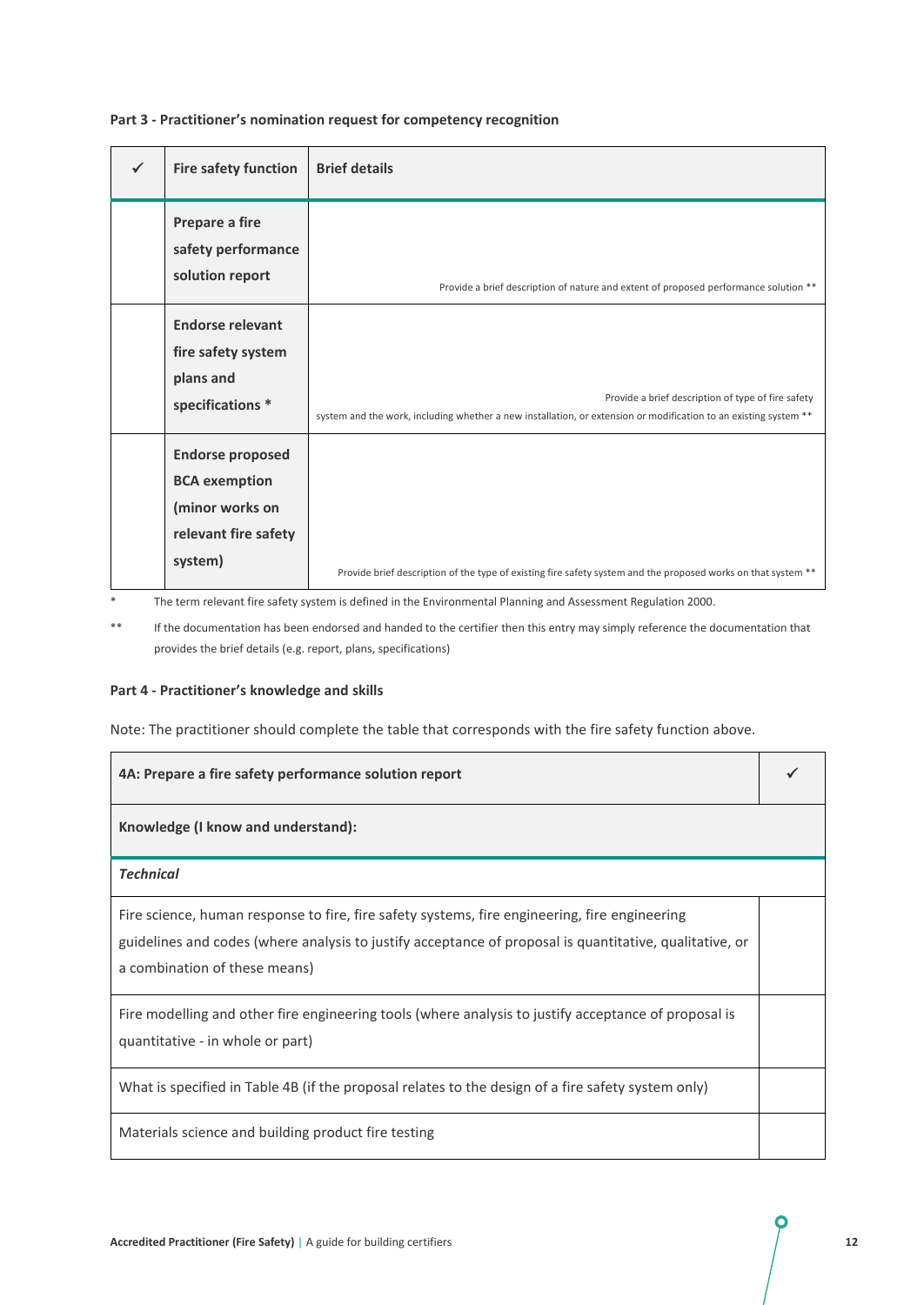| 4A: Prepare a fire safety performance solution report                                                                                                    |  |
|----------------------------------------------------------------------------------------------------------------------------------------------------------|--|
| Knowledge (I know and understand):                                                                                                                       |  |
| The relevant fire safety requirements of the BCA, and the requirements of the BCA relating to<br>performance-based design                                |  |
| <b>Regulations</b>                                                                                                                                       |  |
| The relevant local regulations, including my responsibilities under those regulations                                                                    |  |
| Skills (I can):                                                                                                                                          |  |
| Competently undertake a sufficient analysis (albeit qualitative or quantitative) to justify acceptance<br>of a proposed fire safety performance solution |  |
| Read and interpret building plans                                                                                                                        |  |

| 4B: Endorse relevant fire safety system plans and specifications                                                                               |  |
|------------------------------------------------------------------------------------------------------------------------------------------------|--|
| Knowledge (I know and understand):                                                                                                             |  |
| <b>Technical</b>                                                                                                                               |  |
| The design methods and compliance requirements (e.g. codes, standards) relevant to the type of<br>fire safety system (See Part 3 of this form) |  |
| If the design is performance-based, the requirements of the BCA relevant to performance-based<br>designs                                       |  |
| <b>Regulations</b>                                                                                                                             |  |
| The relevant local regulations, including my responsibilities under those regulations                                                          |  |
| Skills (I can):                                                                                                                                |  |
| Establish the scope of work for the design of the system                                                                                       |  |
| Determine, interpret and apply design and compliance requirements                                                                              |  |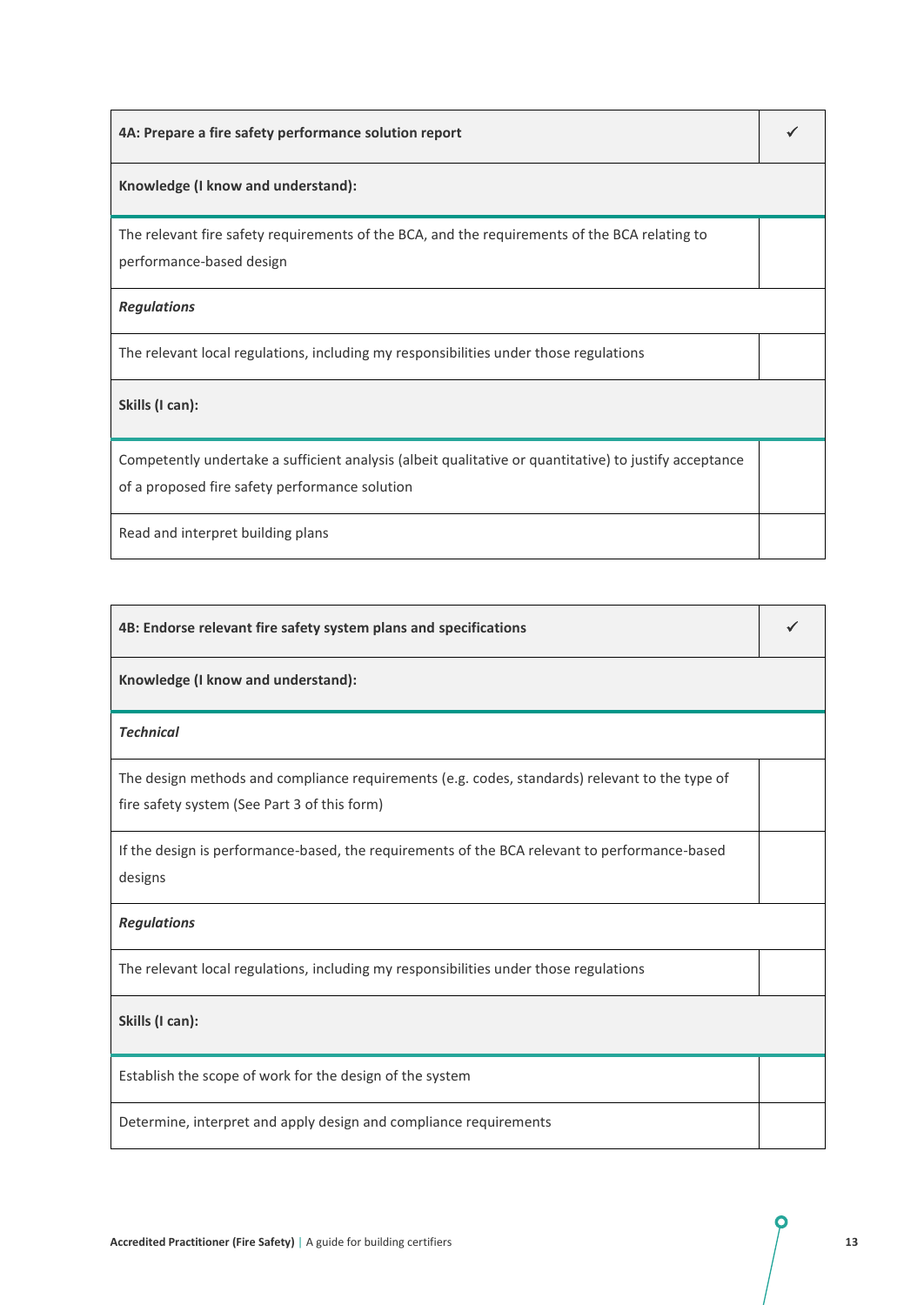| 4B: Endorse relevant fire safety system plans and specifications                                                                      |  |
|---------------------------------------------------------------------------------------------------------------------------------------|--|
| Skills (I can):                                                                                                                       |  |
| Undertake analysis and calculations (design) and determine a design solution that meets design and<br>compliance requirements         |  |
| Specify the design solution including materials and components that meet the design criteria, and<br>relevant compliance requirements |  |
| Coordinate the design of interfacing with other systems                                                                               |  |
| Read and interpret design documentation (plans and specifications)                                                                    |  |
| Validate that a proposed design solution meets the design criteria, and relevant compliance<br>requirements                           |  |

| 4C: Endorse proposed BCA exemption (minor works on relevant fire safety system)                                                                                     |  |
|---------------------------------------------------------------------------------------------------------------------------------------------------------------------|--|
| Knowledge (I know and understand):                                                                                                                                  |  |
| <b>Technical</b>                                                                                                                                                    |  |
| What is specified in Table 4A                                                                                                                                       |  |
| <b>Regulations</b>                                                                                                                                                  |  |
| The relevant local regulations, including my responsibilities under those regulations                                                                               |  |
| Skills (I can):                                                                                                                                                     |  |
| Do what is specified in Table 4B                                                                                                                                    |  |
| Determine the standard of operational performance required of an existing system                                                                                    |  |
| Determine whether it is unreasonable or unnecessary to upgrade the operational performance of<br>the existing relevant fire safety system (See Part 3 of this form) |  |

O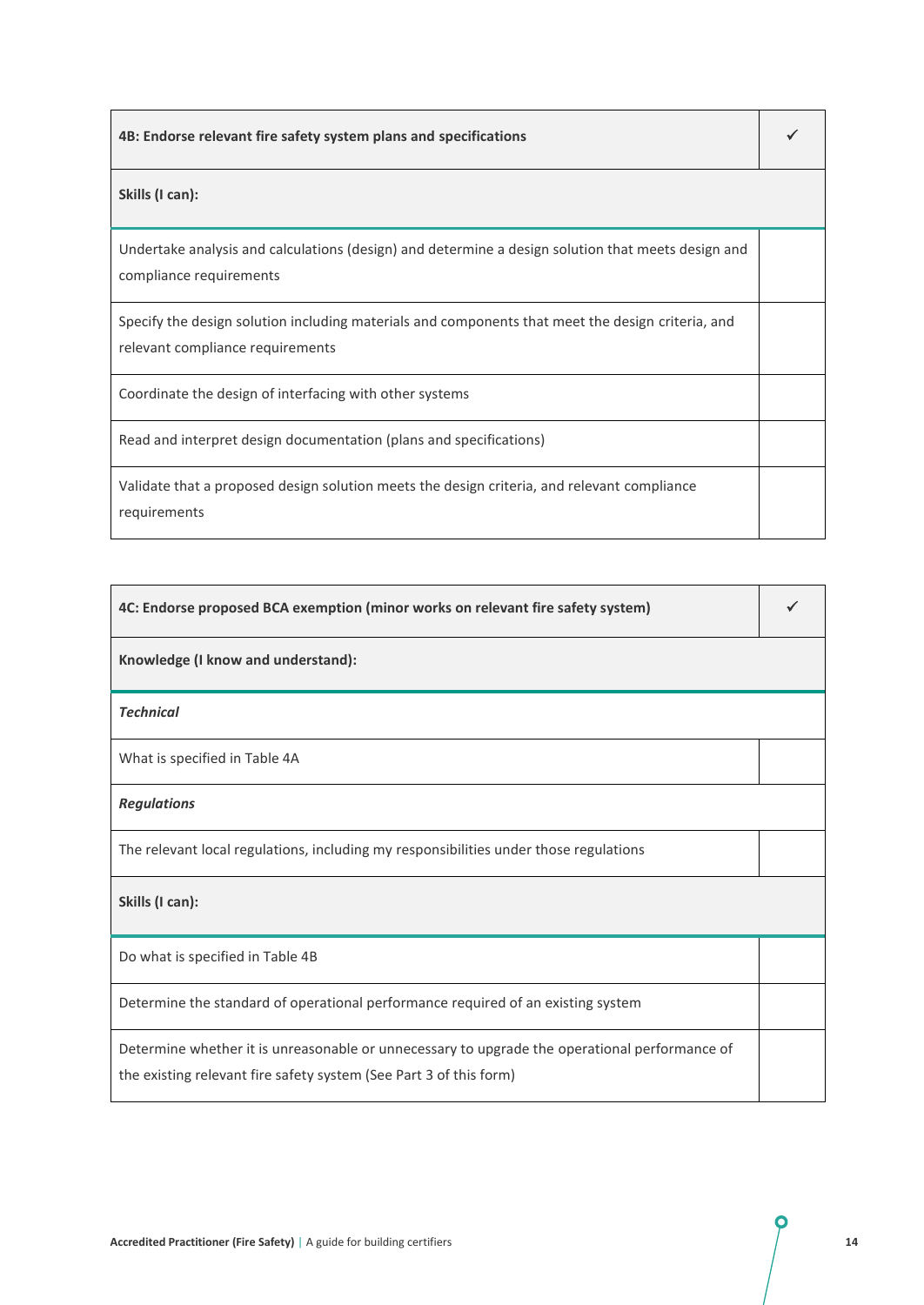**Note:** The information provided in Parts 5, 6 and 7 must describe relevance to competence to perform the fire safety function nominated under Part 3 and support the claims made under Part 4.

#### **Part 5 - Practitioner's qualifications**

| Qualification | Relevance to competence to perform the fire safety function |
|---------------|-------------------------------------------------------------|
|               |                                                             |
|               |                                                             |
|               |                                                             |

Note: Attach copies of qualifications if requested

#### **Part 6 – Other documentary evidence of competence**

| <b>Accreditation / Registration / License</b> | Relevance to competence to perform the fire safety function |
|-----------------------------------------------|-------------------------------------------------------------|
|                                               |                                                             |
|                                               |                                                             |

Note: Attach copy of document evidencing possession of accreditation, registration, license if requested

#### **Part 7 - Practitioner's experience – specific**

 $\mathbf{r}$ 

| Summary of experience relevant to the fire safety function in (at least) the last five years* |  |
|-----------------------------------------------------------------------------------------------|--|
|                                                                                               |  |
|                                                                                               |  |
|                                                                                               |  |
|                                                                                               |  |

\* Provide an attachment if this form does not provide sufficient space

**Practitioner's name (print)** …………………………………………….…..

**Practitioner's signature** …………………………………………….………..

**Date** ………………………………………………………